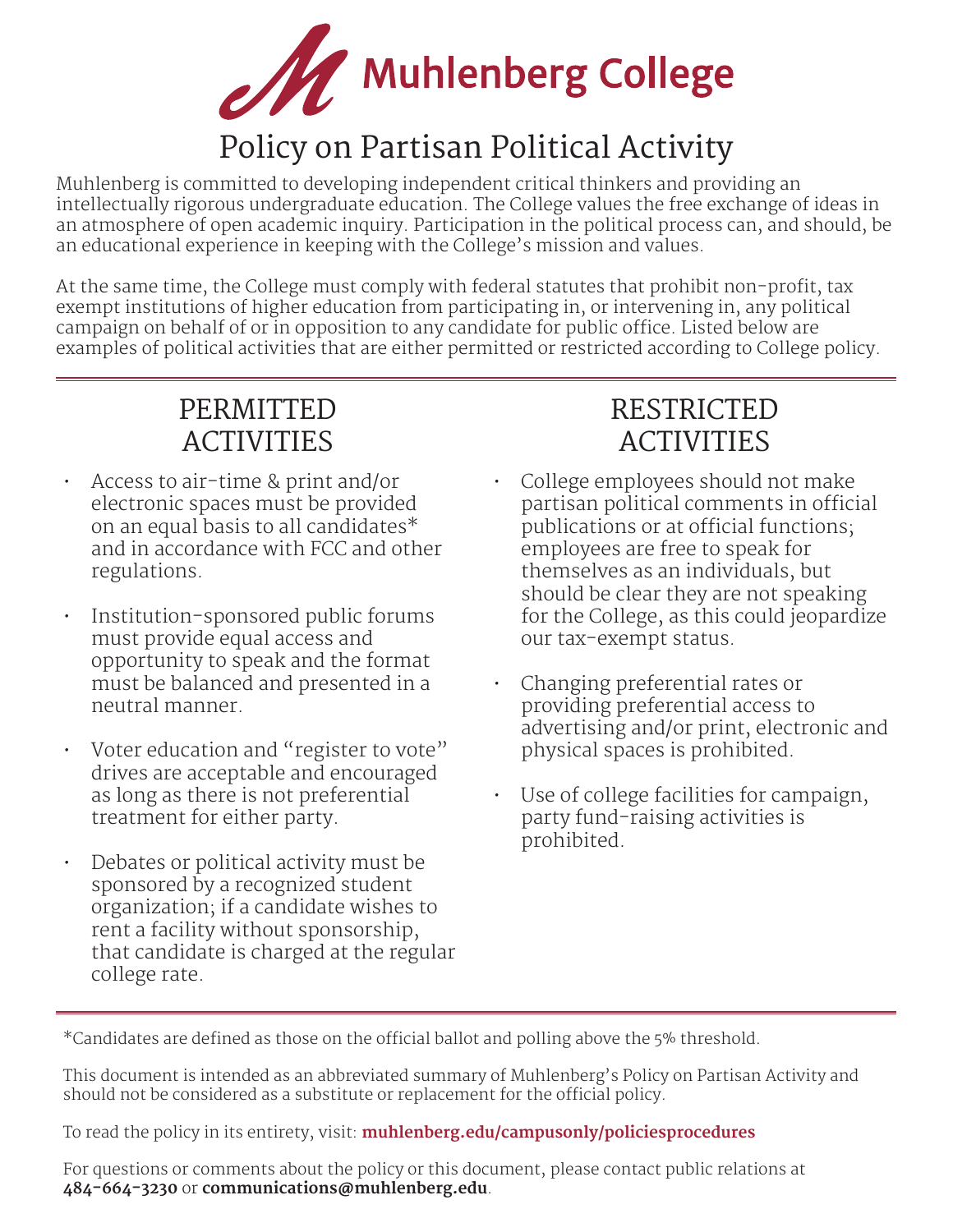### **MUHLENBERG COLLEGE POLICY ON PARTISAN EXPRESSION**

Students and recognized student organizations may post partisan signs in student residence hall rooms and student organization offices. Recognized student organizations may also post partisan signs on campus kiosks and bulletin boards, subject to normal rules about such postings (i.e. groups must identify themselves on the poster, etc.). Faculty and staff may post partisan signs in their campus offices if these offices cannot reasonably be considered community spaces. Classrooms, meeting rooms, and offices which students, parents, or the general public may be required to visit on a regular basis (e.g. Admissions, the Registrar's Office, etc.) should be considered community spaces and are not appropriate locations for partisan messages. Partisan materials may not be posted in windows of campus offices that would result in exposure of partisan messages that might reasonably be construed as institutional endorsements. Partisan signs may not be placed in public campus areas, except for signs posted in approved locations by recognized student organizations.

#### **Contact: Director of Campus Safety, 484-664-3112**

### **POLICY ON PARTISAN POLITICAL ACTIVITY**

Muhlenberg College is committed to developing independent critical thinkers and providing an intellectually rigorous undergraduate education. As part of these commitments, Muhlenberg College values the free exchange of ideas in an atmosphere of open and free academic inquiry. Participation in the political process by students, faculty, and staff can, and should, be an educational experience in keeping with the Muhlenberg College mission and values.

At the same time, the College must comply with the provisions governing its tax exempt status under Section 501(c)(3) of the Internal Revenue Code. Federal statutes stipulate that non-profit, tax exempt institutions of higher education are prohibited from participating in, or intervening in, any political campaign on behalf of or in opposition to any candidate for public office. The College must ensure that the activities of members of the Muhlenberg community are in compliance with these statutes.

The guidelines in this policy are intended to provide examples of permissible activities. Because there are many gray areas, and because it is sometimes difficult to determine when an individual associated with the College is acting on behalf of the College, we encourage everyone to seek further guidance in uncertain situations.

Early in the planning process, organizers of partisan events should consult with the Vice President for Public Relations. This consultation must take place at least two weeks prior to the event, if possible. All questions about interpreting this policy should also be directed the Vice President for Public Relations.

#### **A. Activities of Faculty and Staff outside the classroom**

Muhlenberg College faculty and staff are free to engage with the political process, both on campus, by providing educational experiences; and off-campus, by exercising their rights to be politically active as citizens. To safeguard the College's tax-exempt status, on-campus activities of faculty and staff should be directed toward the fair and equitable presentation of multiple political perspectives for the purpose of educating students and community members. Off-campus partisan activities of faculty and staff do not jeopardize the College's tax-exempt status, as long as those activities are not presented as expressing the position of Muhlenberg College. Violations of this part of the policy should be reported to the Vice President for Human Relations.

- 1. Faculty and staff may engage in a variety of on-campus non-partisan voter education and registration programs consistent with the College's education mission. Examples of such programs include:
	- a. conducting civic training programs designed to increase public understanding of the electoral process or to encourage citizens to become involved in the process, provided that such training is non-partisan in the recruitment of instructors, the selection of students, and the curriculum;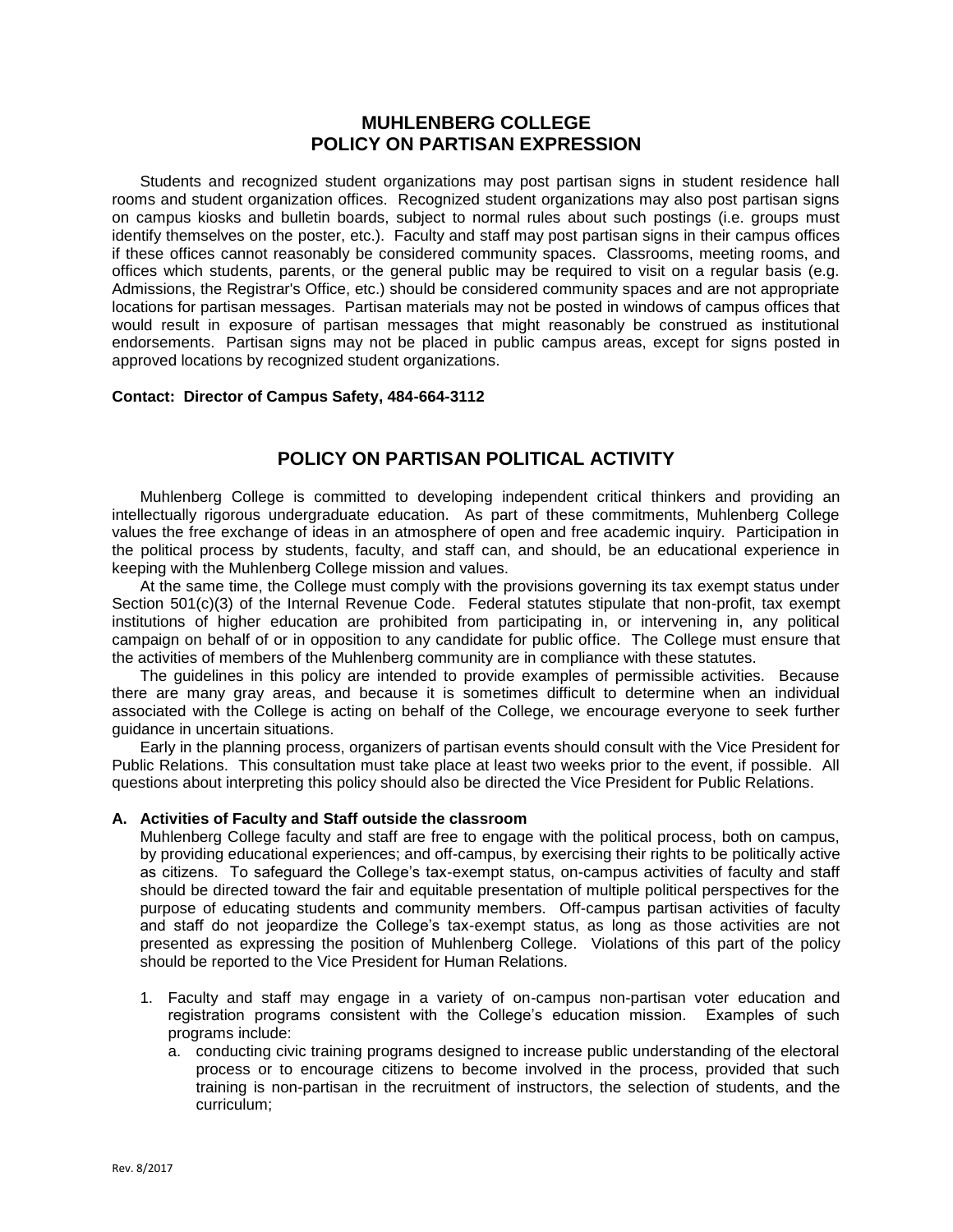- b. preparing and distributing annual compilations of voting records on major legislative issues that involve a wide range of topics, without political skew and without editorial opinion, provided that the information is not widely distributed and is not geared to coincide with the election period;
- c. circulating unbiased questionnaires to all candidates for an office, and tabulating and disseminating the results, provided that the questionnaires cover a broad range of subjects and neither reflect political skew nor contain editorial opinion;
- d. conducting public opinion polls with respect to issues and candidates provided that the questions are framed to be fair and neutral, and accepted polling techniques are used; and
- e. organizing and participating in non-partisan voter registration activities, even when aimed at groups (such as urban voters, young people or minorities) likely to favor a certain political candidate or party, provided that the activities are not intended to target voters of a particular party or to help particular candidates, and provided further that particular geographic areas are not selected to favor any party or candidates.
- 2. Departments and programs may organize and promote on-campus candidate appearances that fairly include all qualified candidates. Examples of such programs include:
	- a. providing access to air time on a university-owned radio station on an equal basis to all qualified candidates for a public office, in a manner consistent with the limits imposed by Federal Communications Commission standards;
	- b. providing opportunities to speak at College events on an equal basis to all qualified candidates for a public office; and
	- c. conducting institution-sponsored public forums to which all qualified candidates for a public office are invited and given equal access and opportunity to speak, if the format of the forum is balanced and presented in a neutral manner.
- 3. Lobbying activities on behalf of the College must be approved by and coordinated with the Assistant Vice President of Development for Corporate, Foundation, and Government Relations.
- 4. Faculty and staff may provide hyperlinks to the web pages, or other spaces of all qualified candidates for a public office on appropriate pages of the College's website, in order to promote voter education.
- 5. Members of the College community are entitled to participate or not, off-hours, as they see fit, in the election process, provided that they make clear that they are speaking or acting only for themselves and not for the College. If their affiliation with the College is publicized, they must be especially careful to state that the opinions expressed are personal and do not represent the views of Muhlenberg College.
- 6. The prohibition against political campaign intervention is not intended to restrict free expression on political matters by the leaders of  $501(c)(3)$  organizations (such as the president and deans) who are free to speak for themselves, as individuals. However, to protect their organization's exempt status, such leaders should not make partisan political comments in official organization publications or at official functions. Leaders should always exercise great caution when expressing personal opinions on political matters by clearly indicating that his or her comments are personal and not intended to represent the views of the institution. Given the ambiguity of the law in this area, institutional officials are advised to be especially prudent when making such public statements.

#### **A. Activities of Instructors (faculty and staff in the classroom)**

The special status of a classroom-leader as a learned authority with the power to influence and to evaluate students imposes special obligations. The subordinate position of students may compromise their ability to distinguish an instructor's opinionated commentary from the presentation of fact. As a result, instructors who, in the course of teaching, express perspectives which may be construed as politically partisan, should: identify the expression as such; strive at all times to be accurate; exercise appropriate restraint; show respect for the opinions of others; and make every effort to indicate that they are expressing themselves as citizens and not voicing views held by Muhlenberg College. Violations of this part of the policy should be reported to the Provost.

- 1. Instructors are free to establish genuine curricular activities aimed at educating students with respect to the political process. Examples include:
	- a. assigning or otherwise incorporating politically controversial course material;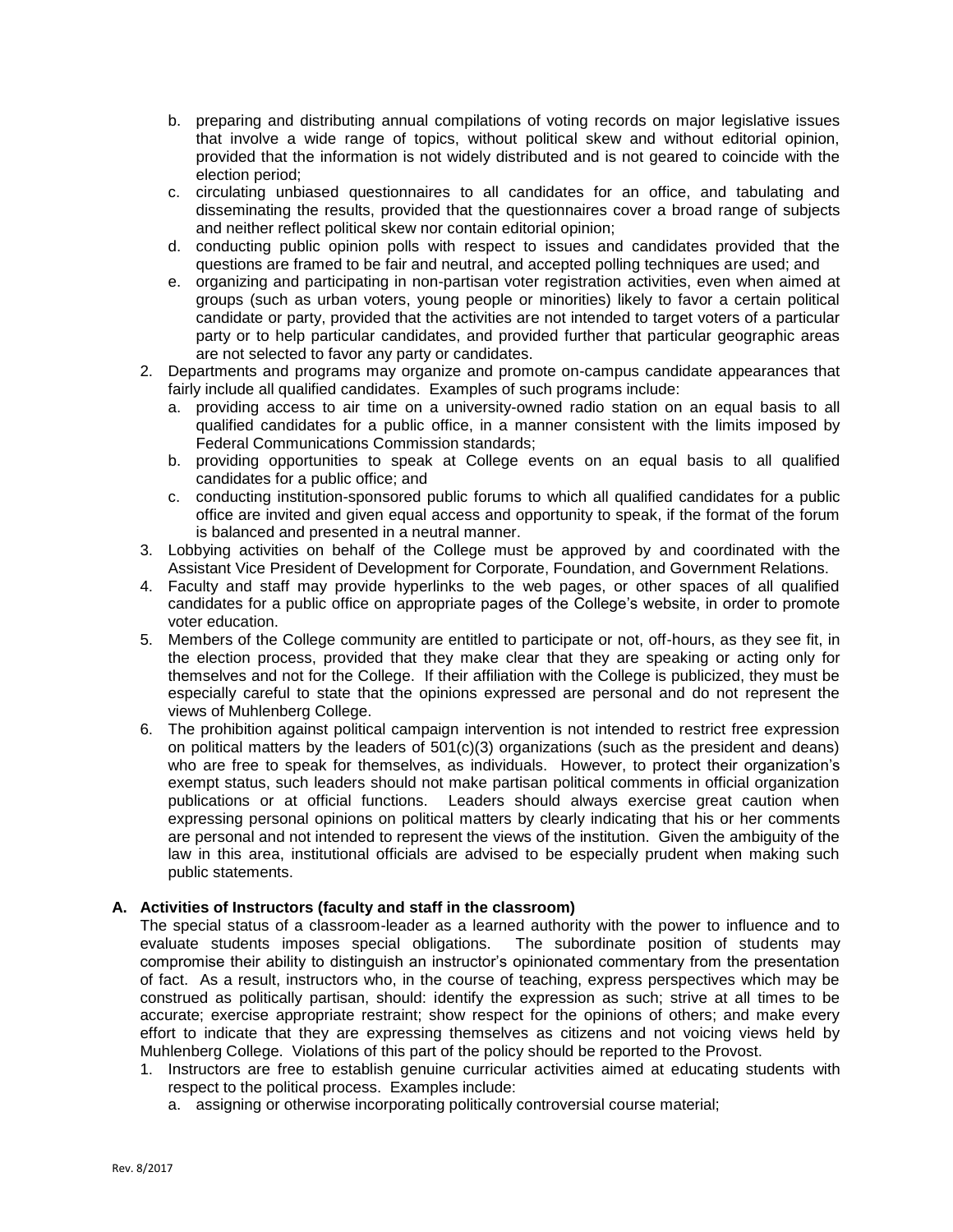- b. making in-class reference to contemporary political controversies;
- c. establishing course activities that explore partisan ideologies.
- 2. Instructors are entitled to freedom of expression in the classroom and are not restricted from offering partisan commentary as it relates to the subject of instruction. In these instances, instructors are advised to take special care to avoid the persistent intrusion of matter that has no rational bearing on the subject of instruction, and to make clear that:
	- they are speaking only for themselves and not for Muhlenberg College;
	- the perspective expressed may be construed as partisan, and that contrary perspectives exist;
	- students will not be assessed negatively, in either discussion or in subsequent assignments, for taking critical positions in opposition to the partisan commentary; and
	- students will not be preferentially rewarded, in either discussion or in subsequent assignments, for taking critical positions in support of the partisan commentary.
- 3. Instructors are entitled to display on their persons messages of political identification (such as campaign t-shirts or buttons) while in the classroom. If they choose to do so, they are advised to verbally acknowledge the display, and to take special care to make clear to students that:
	- the display expresses a personal affiliation, and not one held by Muhlenberg College;
	- the display is neither tied to course inquiry into the subject of instruction nor to the appraisal of student work;
	- students who hold other identifications will not be assessed negatively, in either discussion or in subsequent assignments, for acknowledging those affiliations;
	- students who share in the identification will not be preferentially rewarded, in either discussion or in subsequent assignments, for claiming the affiliation.

#### **B. Activities of Individual Students**

Partisan activities by individual students in no way jeopardize the College's tax-exempt status, as long as those activities do not unfairly appropriate College resources or public facilities. Violations of this part of the policy should be reported to the Dean of Students.

- 1. Individual students are granted free speech and expression at Muhlenberg College; for that reason it is permissible for any student to show individual support for a partisan political campaign or issue. Examples include:
	- a. wearing or placing of campaign materials on one's body or belongings;
	- b. posting of campaign literature or signs, either within their residence hall room, on their door, or on their window;
	- c. the use of lawn signs outside of MILE houses; and
	- d. the use of partisan signature statements within student emails from their Muhlenberg email account are permissible.
- 2. Individual students are permitted to run for public office where the law permits. Students running for public office are permitted to identify themselves as students of Muhlenberg College, but should not present themselves as representing the College. Students running for public office must follow the same policies for all partisan campaigns in terms of their own campaigning on campus.
- 3. Individual students are permitted to distribute literature for political candidates within residence halls as well as in public spaces on campus. Examples include:
	- a. distributing candidate literature and voter reminders;
	- b. partisan or non-partisan voter registration; and
	- c. collecting money for individual campaigns.
- 4. Campus policies limit certain kinds of publicity to registered student organizations and campus departments. This means that individual students are not permitted to place partisan campaign material in public places owned by the College, including, but not limited to, within common areas of residence halls, bathrooms, academic buildings, bulletin boards, and the Student Union.
- 5. Campus policies limit certain kinds of space use to registered student organizations and campus departments. This means that individual students are not permitted to reserve facilities including space for candidate events, tables in the Student Union, or elsewhere for partisan political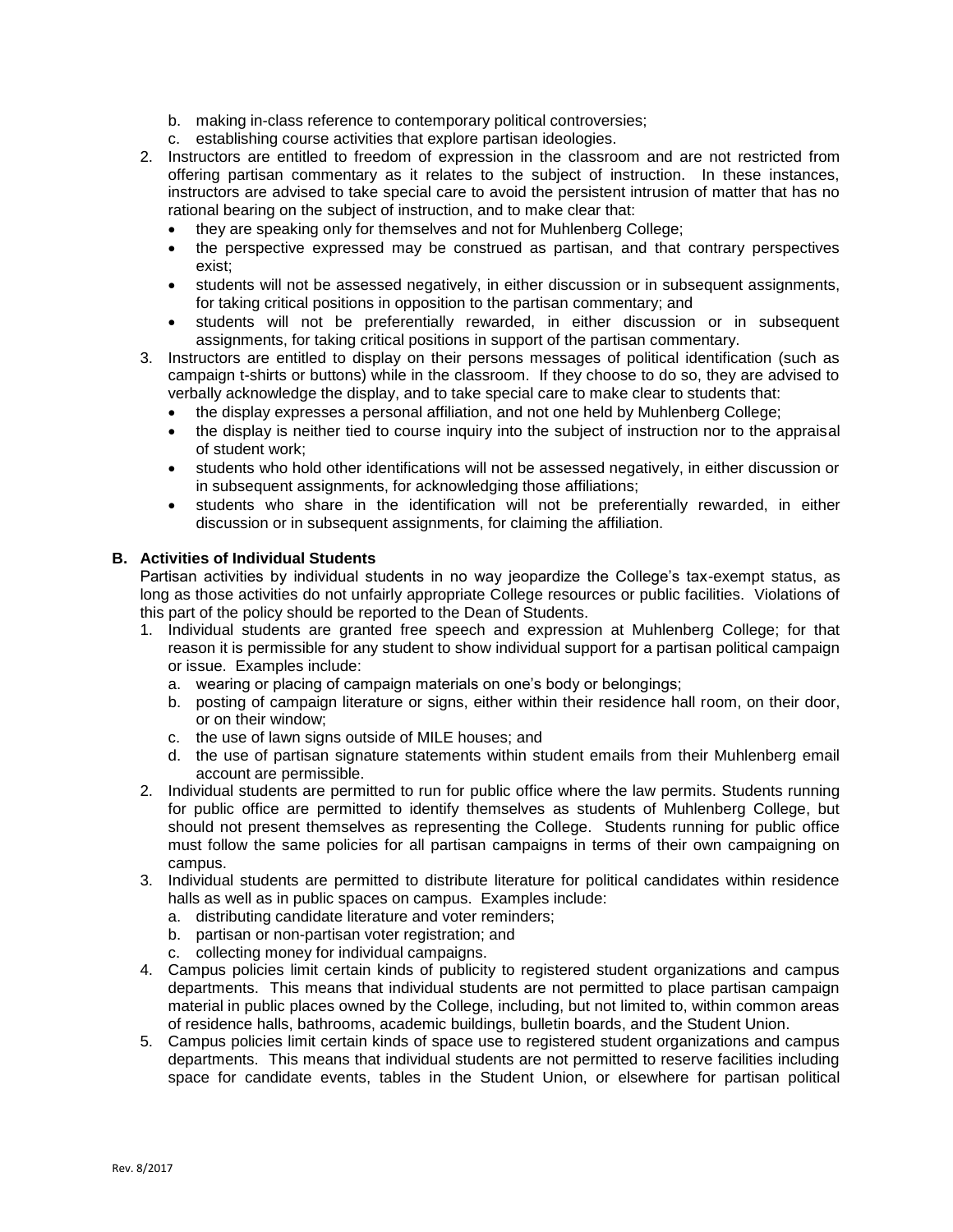campaigning. Similarly, partisan chalking by individual students is not permissible and individual students are not permitted to host a political fundraiser on campus.

#### **C. Activities of Student Groups**

Partisan activities by recognized student organizations in no way jeopardize the College's tax-exempt status, as long as those activities are not construed to express the position of Muhlenberg College, and do not appropriate College resources or public facilities for either the purpose of partisan fundraising or as donations to partisan organizations or individual candidates for public office. Violations of this part of the policy should be reported to the Dean of Students.

- 1. Student publications supported by Muhlenberg College are permitted to print or publish partisan editorials. Partisan campaigns and candidates for public office may purchase advertisement space in student publications at the same rate charged for other non-campus ads. Any candidate for public office that is affiliated with Muhlenberg College shall pay the same rate as all other candidates for public office when purchasing advertising space in student publications. In addition, access by candidates to air time on WMUH is permitted, at the discretion of the station manager, provided such access is available to all qualified candidates for a public office on an equal basis and is consistent with the limits imposed by the Federal Communications Commission standards.
- 2. Recognized student organizations may organize partisan or non-partisan political events on campus, including, but not limited to: partisan or non-partisan voter education, voter registration drives, candidate forums, student or candidate debates on a given issue or issues, or issuebased events; provided the event is not a fundraiser for a candidate running for public office and that the student organizers for partisan events consult with their advisor and with the Vice President of the College for Public Relations before the event takes place. Student organizations hosting a candidate or a candidate forum are not required to invite all candidates seeking that office.
- 3. Recognized student organizations are prohibited from hosting partisan fundraisers on campus pursuant to Muhlenberg College's 501(c)(3) status as a non-profit educational institution. Additionally, funds for transportation, meals, or lodging of candidates are permitted only when paid for by the individual students. Muhlenberg College funds, including funds raised by the organization or allocated by Student Council, may not be used to subsidize travel, housing, or meals for candidates.
- 4. Recognized student organizations are free to express their views about and publicly support political parties and candidates, by hosting partisan voter activities including events with specific candidates. Recognized student organizations are permitted to make public endorsements of local, state, or federal candidates for public office and support pieces of legislation, even those seen as supported by one political party.
- 5. Recognized student organizations are permitted to use College facilities to support or oppose a specific political party, provided the name of their student organization is on all materials printed or chalked and advance permission has been granted for the use of the facilities when applicable, and that the use of the facilities would not be seen as a donation to a candidate for public office.

#### **D. Guidelines for College Facilities and Resources**

To safeguard its tax-exempt status, the College's use of campus facilities and resources, when employed by the administration, faculty or staff, should be directed toward the fair, equitable presentation of multiple political perspectives for the purpose of educating students and community members. The College may rent facilities to external partisan organizations; however, campus resources may not be used under any circumstances for the purposes of partisan fundraising. Violations of this part of the policy should be reported to the Dean of Students.

- 1. College-sponsored activities and forums aimed at educating students about the political process are encouraged. Every effort should be made to ensure that appearances on campus of candidates for public office or their political representatives have a substantive educational purpose, and that such visits not be conducted solely as partisan rallies or events.
	- a. Unless a candidate for public office is of sufficient stature as to warrant an invitation from the Office of the President, hosting of political candidates for educational purposes should